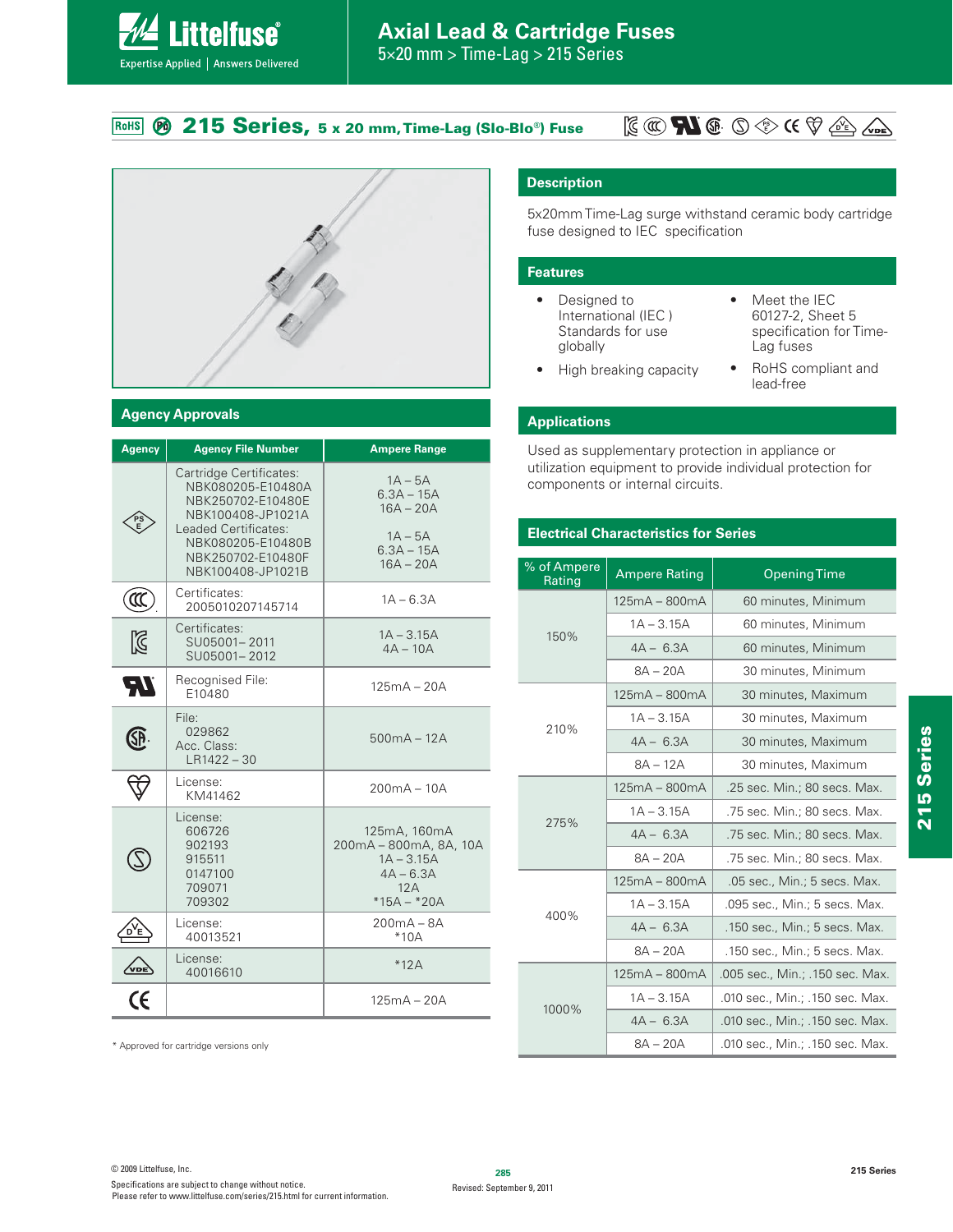# **Interproduction Interacts Axial Lead & Cartridge Fuses**

 $5\times20$  mm  $>$  Time-Lag  $>$  215 Series



| <b>Electrical Characteristic Specifications by Item</b> |                |                          |                            |                              |                                                     |                                                    |                                                        |           |                         |                           |             |             |                    |                                                           |                      |                        |                          |
|---------------------------------------------------------|----------------|--------------------------|----------------------------|------------------------------|-----------------------------------------------------|----------------------------------------------------|--------------------------------------------------------|-----------|-------------------------|---------------------------|-------------|-------------|--------------------|-----------------------------------------------------------|----------------------|------------------------|--------------------------|
|                                                         |                |                          |                            | Nominal                      | <b>Nominal</b>                                      | Maximum                                            | Maximum                                                |           | <b>Agency Approvals</b> |                           |             |             |                    |                                                           |                      |                        |                          |
| Amp<br>Code                                             | Amp<br>Rating  | Voltage<br>Rating<br>(V) | Interrupting<br>Rating     | Cold<br>Resistance<br>(Ohms) | <b>Melting</b><br>$ ^{2}t $<br>(A <sup>2</sup> sec) | <b>Voltage Drop</b><br>at Rated<br>Current<br>(mV) | Power<br>Dissipation at<br><b>Rated Current</b><br>(W) | <b>PS</b> | Œ                       | $\mathbb{Z}$              | <b>R</b>    | ®           | $\bigtriangledown$ | $\mathbb{C}% ^{2}/\mathbb{Z}^{2}\times\mathbb{C}_{n}^{2}$ | $\sqrt{\frac{1}{E}}$ | $\overline{\triangle}$ | $\overline{\mathcal{C}}$ |
| .125                                                    | 0.125          | 250                      |                            | 11.4455                      | 0.0330                                              | 2600                                               | 1.6                                                    |           |                         |                           | X           |             |                    | $\mathsf X$                                               |                      |                        | $\mathsf X$              |
| .160                                                    | 0.16           | 250                      |                            | 7.1000                       | 0.0465                                              | 2400                                               | 1.6                                                    |           |                         |                           | X           |             |                    | $\times$                                                  |                      |                        | $\mathsf X$              |
| .200                                                    | 0.2            | 250                      |                            | 1.8400                       | 0.340                                               | 2100                                               | 1.6                                                    |           |                         |                           | $\mathsf X$ |             | X                  | $\times$                                                  | X                    |                        | $\mathsf X$              |
| .250                                                    | 0.25           | 250                      |                            | 1.2400                       | 0.545                                               | 1500                                               | 1.6                                                    |           |                         |                           | X           |             | X                  | X                                                         | X                    |                        | $\mathsf X$              |
| .315                                                    | 0.315          | 250                      |                            | 0.8800                       | 0.975                                               | 1100                                               | 1.6                                                    |           |                         |                           | $\mathsf X$ |             | $\times$           | $\times$                                                  | $\mathsf X$          |                        | $\times$                 |
| .400                                                    | 0.4            | 250                      |                            | 0.5825                       | 1.325                                               | 1000                                               | 1.6                                                    |           |                         |                           | X           |             | X                  | $\times$                                                  | X                    |                        | $\mathsf X$              |
| .500                                                    | 0.5            | 250                      |                            | 1.1675                       | 0.420                                               | 850                                                | 1.6                                                    |           |                         |                           | $\times$    | $\times$    | X                  | $\times$                                                  | X                    |                        | $\mathsf X$              |
| .630                                                    | 0.63           | 250                      |                            | 0.7200                       | 0.635                                               | 650                                                | 1.6                                                    |           |                         |                           | X           | X           | X                  | $\times$                                                  | X                    |                        | $\mathsf X$              |
| .800                                                    | 0.8            | 250                      |                            | 0.4675                       | 0.975                                               | 500                                                | 1.6                                                    |           |                         |                           | $\mathsf X$ | X           | X                  | $\mathsf X$                                               | $\mathsf X$          |                        | $\times$                 |
| 001.                                                    | 1              | 250                      |                            | 0.1515                       | 1.520                                               | 350                                                | 2.5                                                    | X         | X                       | X                         | X           | X           | X                  | $\times$                                                  | X                    |                        | $\mathsf X$              |
| 1.25                                                    | 1.25           | 250                      | 1500 A @<br><b>250 VAC</b> | 0.1074                       | 3.200                                               | 300                                                | 2.5                                                    | $\times$  | $\times$                | $\times$                  | $\mathsf X$ | $\times$    | X                  | $\times$                                                  | X                    |                        | $\times$                 |
| 01.6                                                    | 1.6            | 250                      |                            | 0.0707                       | 6.830                                               | 200                                                | 2.5                                                    | X         | $\times$                | X                         | X           | X           | X                  | $\times$                                                  | X                    |                        | X                        |
| 002.                                                    | $\overline{2}$ | 250                      |                            | 0.0566                       | 11.680                                              | 190                                                | 2.5                                                    | X         | $\mathsf X$             | $\boldsymbol{\mathsf{X}}$ | $\mathsf X$ | $\mathsf X$ | $\mathsf X$        | $\mathsf X$                                               | $\mathsf X$          |                        | $\times$                 |
| 02.5                                                    | 2.5            | 250                      |                            | 0.0386                       | 22.290                                              | 180                                                | 2.5                                                    | X         | $\times$                | X                         | X           | X           | X                  | $\times$                                                  | X                    |                        | $\times$                 |
| 3.15                                                    | 3.15           | 250                      |                            | 0.0283                       | 43.255                                              | 140                                                | $\overline{4}$                                         | $\times$  | $\times$                | $\boldsymbol{\mathsf{X}}$ | $\times$    | $\times$    | $\mathsf X$        | $\times$                                                  | $\times$             |                        | $\times$                 |
| 004.                                                    | $\overline{4}$ | 250                      |                            | 0.0185                       | 46.960                                              | 100                                                | 4                                                      | X         | X                       | X                         | X           | X           | X                  | $\times$                                                  | X                    |                        | $\mathsf X$              |
| 005.                                                    | 5              | 250                      |                            | 0.0153                       | 66.095                                              | 100                                                | 4                                                      | X         | $\mathsf X$             | $\boldsymbol{\mathsf{X}}$ | $\mathsf X$ | $\mathsf X$ | X                  | $\mathsf X$                                               | $\mathsf X$          |                        | $\times$                 |
| 06.3                                                    | 6.3            | 250                      |                            | 0.0108                       | 128.750                                             | 100                                                | 4                                                      | X         | X                       | X                         | X           | X           | X                  | X                                                         | X                    |                        | $\times$                 |
| 008.                                                    | 8              | 250                      |                            | 0.0092                       | 209.880                                             | 100                                                | $\overline{4}$                                         | X         |                         | $\boldsymbol{\mathsf{X}}$ | $\mathsf X$ | $\mathsf X$ | X                  | $\times$                                                  | $\mathsf X$          |                        | $\times$                 |
| 010.                                                    | 10             | 250                      |                            | 0.0066                       | 333.565                                             | 100                                                | 4                                                      | X         |                         | X                         | X           | X           | X                  | X                                                         | $x^*$                |                        | $\times$                 |
| 012.                                                    | 12             | 250                      |                            | 0.0061                       | 515.500                                             | 100                                                | 4                                                      | X         |                         |                           | $\mathsf X$ | $\times$    |                    | $\mathsf X$                                               |                      | $x^*$                  | X                        |
| 015.                                                    | 15             | 250                      | 500 A                      | 0.0033                       | 1237.0                                              | TBA**                                              | TBA**                                                  | X         |                         |                           | X           |             |                    | $x^*$                                                     |                      |                        |                          |
| 016.                                                    | 16             | 250                      |                            | 0.0031                       | 1408.0                                              | TBA**                                              | TBA**                                                  | X         |                         |                           | $\mathsf X$ |             |                    | $x^*$                                                     |                      |                        |                          |
| 020.                                                    | 20             | 250                      | 400 A                      | 0.0023                       | 2600.0                                              | TBA**                                              | TBA**                                                  | X         |                         |                           | X           |             |                    | $x^*$                                                     |                      |                        |                          |

X\* Approval for cartridge versions only

TBA\*\* - Please contact Littelfuse for details on these parameters

1A to 2A have an IR: 100A@500VAC, 4A to 6-3A have the IR: 100A@305 VAC and 1000A@72VDC

I<sup>2</sup>t test at 10x rated current.

# **Temperature Rerating Curve**

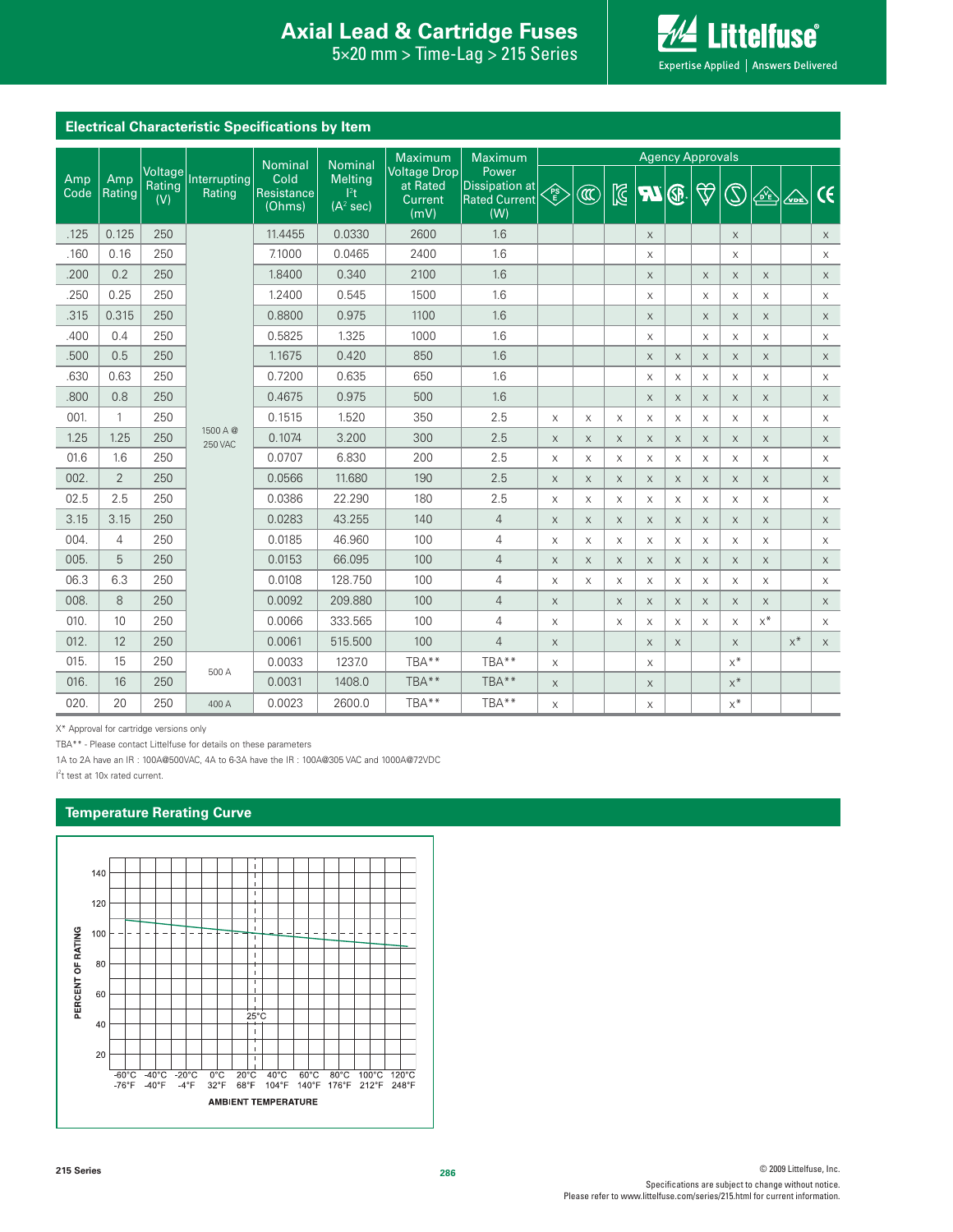

# **Axial Lead & Cartridge Fuses**

5×20 mm > Time-Lag > 215 Series

# **Average Time Current Curves**





# **Product Characteristics**

| <b>Materials</b>         | <b>Body: Ceramic</b><br><b>Cap:</b> Nickel-plated Brass<br>Leads: Tin-plated Copper                |
|--------------------------|----------------------------------------------------------------------------------------------------|
| <b>Terminal Strength</b> | MIL-STD-202G, Method 211A, Test<br>Condition A                                                     |
| <b>Solderability</b>     | Reference IEC 60127 Second Edition<br>2003-01 Annex A                                              |
| <b>Product Marking</b>   | <b>Cap 1:</b> Brand logo, current and voltage<br>ratings<br><b>Cap 2:</b> Agency approval markings |

| <b>Operating Temperature</b> | $-55^{\circ}$ C to $+125^{\circ}$ C                                                                      |
|------------------------------|----------------------------------------------------------------------------------------------------------|
| <b>Thermal Shock</b>         | MIL-STD-202G, Method 107G, Test<br>Condition B (5 cycles, -65°C to<br>$+125^{\circ}$ C)                  |
| <b>Vibration</b>             | MIL-STD-202G, Method 201A                                                                                |
| <b>Humidity</b>              | MIL-STD-202G, Method 103B, Test<br>Condition A (High RH (95%) and<br>elevated temp (40°C) for 240 hours) |
| <b>Salt Spray</b>            | MIL-STD-202G, Method 101D, Test<br>Condition B                                                           |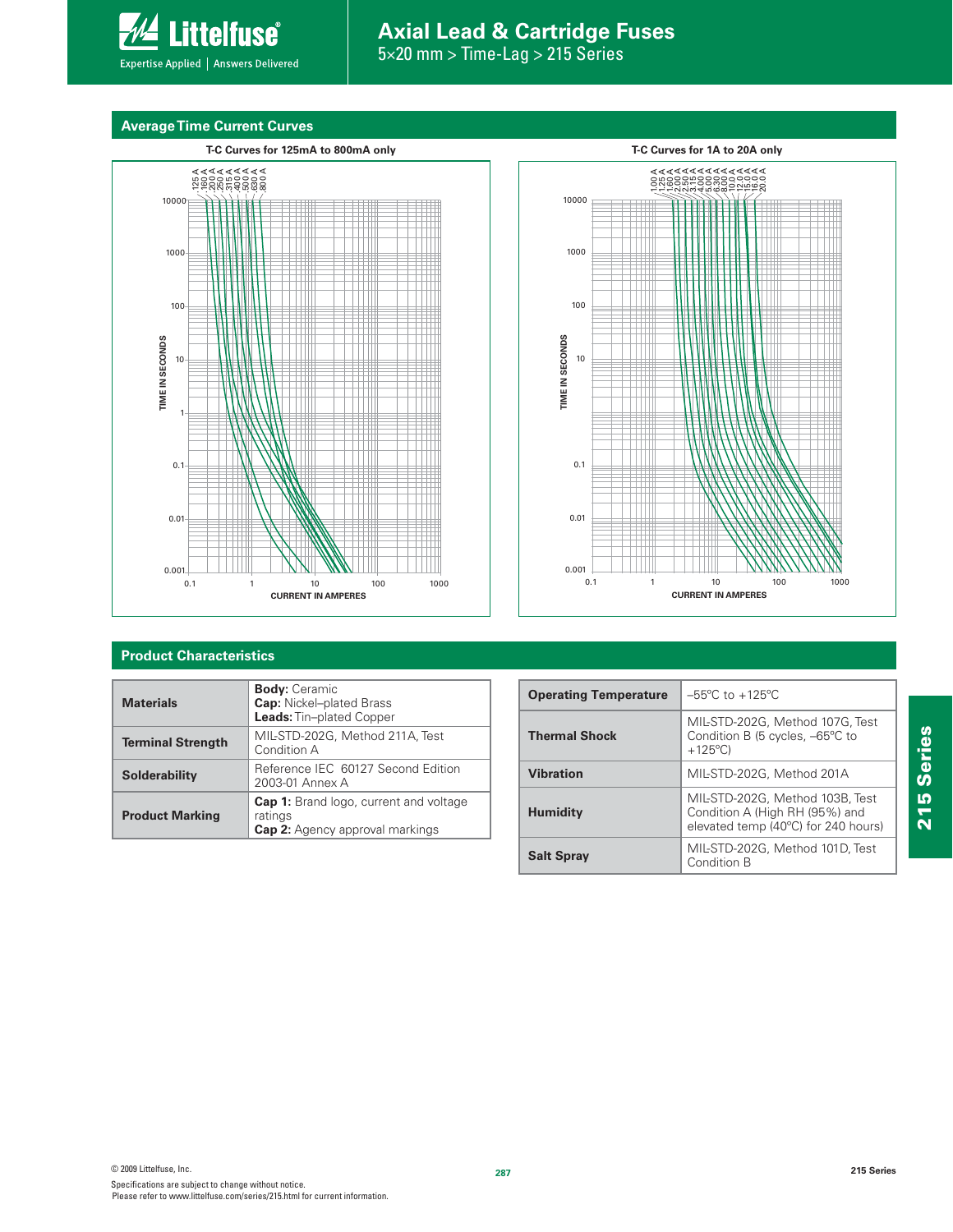$5\times20$  mm  $>$  Time-Lag  $>$  215 Series



# **Soldering Parameters - Wave Soldering**



#### **Recommended Process Parameters:**

| <b>Wave Parameter</b>                    | <b>Lead-Free Recommendation</b>   |  |  |  |  |
|------------------------------------------|-----------------------------------|--|--|--|--|
| Preheat:                                 |                                   |  |  |  |  |
| (Depends on Flux Activation Temperature) | (Typical Industry Recommendation) |  |  |  |  |
| Temperature Minimum:                     | $100^\circ$ C                     |  |  |  |  |
| Temperature Maximum:                     | $150^\circ$ C                     |  |  |  |  |
| Preheat Time:                            | 60-180 seconds                    |  |  |  |  |
| Solder Pot Temperature:                  | 260° C Maximum                    |  |  |  |  |
| Solder DwellTime:                        | 2-5 seconds                       |  |  |  |  |

#### **Recommended Hand-Solder Parameters:**

Solder Iron Temperature: 350° C +/- 5°C Heating Time: 5 seconds max.

**Note: These devices are not recommended for IR or Convection Reflow process.**

# **Different values of A and B available, please contact the Littelfuse sales representative in your region:**



For the pigtailed fuse, please follow the recommendations below for axial lead forming and mounting into PCB:

# **Lead forming:**

The distance C between cap flat surface and axial lead shall be greater than 1.0 mm.

### **PCB mounting:**

The distance between PCB and fuse cap is recommended to be a minimum of 1.5 mm.

### **Part Numbering System**



### **Dimensions**